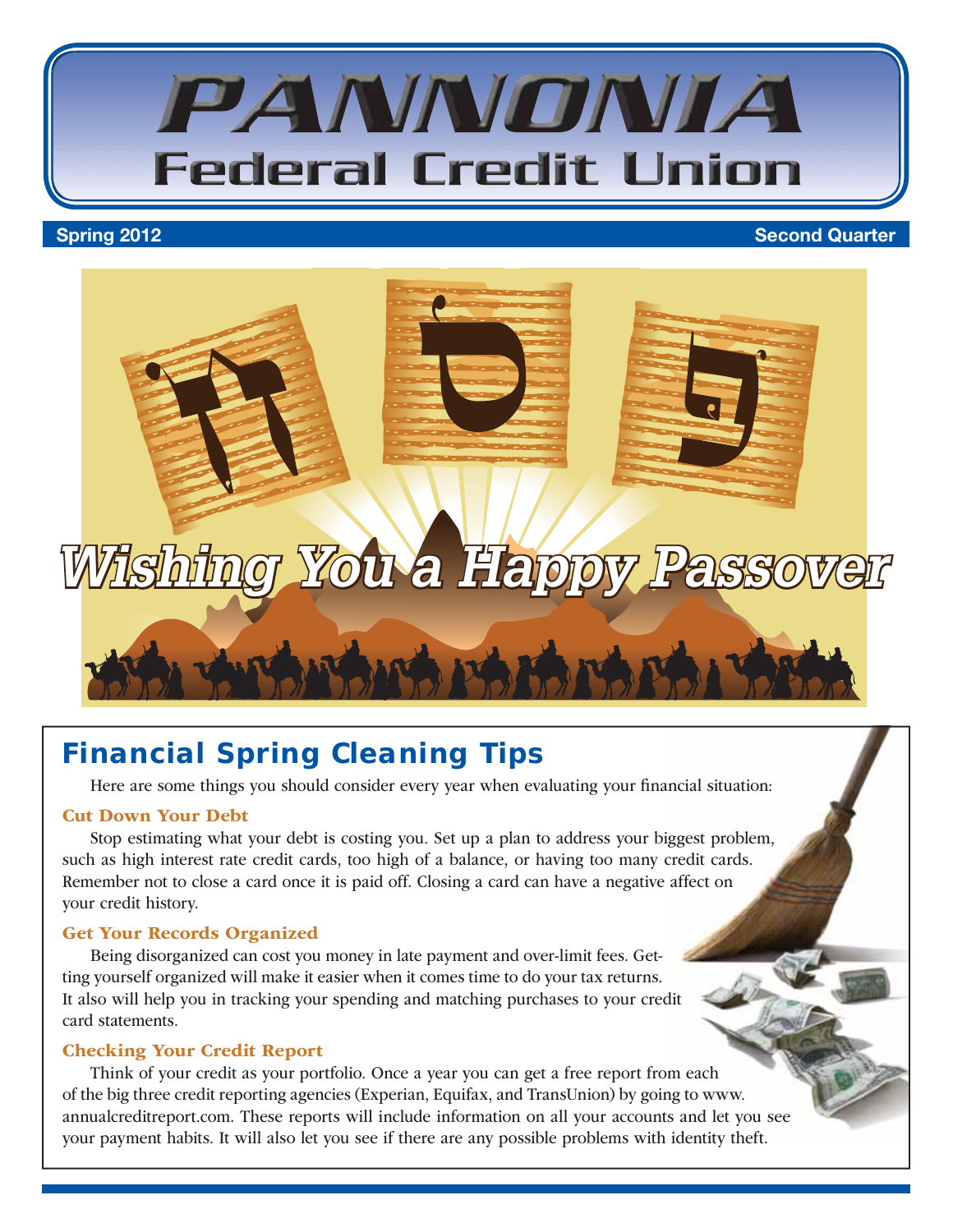## **FACTS: WHAT DOES PANNONIA FEDERAL CREDIT UNION DO WITH YOUR PERSONAL INFORMATION**

Why? Financial companies choose how they share your personal information. Federal law gives consumers the right to limit some but not all sharing. Federal law also requires us to tell you how we collect, share and protect your personal information. Please read this notice carefully to understand what we do.

What? The type of personal information we collect and share depend on the product or service you have with us. This information can include:

- Social Security Number and Income
- Account Balances and Payment History
- Credit History and Credit Scores

How? All financial companies need to share members' personal information to run their everyday business. In the section below, we list the reasons financial companies can share their members' personal information; the reason Pannonia Federal Credit Union chooses to share; and whether you can limit this sharing.

| Reasons we can share your personal information                                                                                                                                               |                                                                                                                                                                                                                                                                 | Does Pannonia<br><b>Federal Credit</b><br>Union share? | <b>Can You</b><br>Limit this<br>sharing? |
|----------------------------------------------------------------------------------------------------------------------------------------------------------------------------------------------|-----------------------------------------------------------------------------------------------------------------------------------------------------------------------------------------------------------------------------------------------------------------|--------------------------------------------------------|------------------------------------------|
| For our everyday business purposes - such as to process your transac-<br>tions, maintain your account(s), respond to court orders and legal investi-<br>gations, or report to credit bureaus |                                                                                                                                                                                                                                                                 | Yes                                                    | N <sub>o</sub>                           |
| For our marketing purposes – to offer our products and services to you                                                                                                                       |                                                                                                                                                                                                                                                                 | N <sub>o</sub>                                         | We don't share                           |
| For joint marketing with other financial companies                                                                                                                                           |                                                                                                                                                                                                                                                                 | N <sub>o</sub>                                         | We don't share                           |
| For our affiliates' everyday business purposes - information about your<br>transactions and experiences                                                                                      |                                                                                                                                                                                                                                                                 | N <sub>o</sub>                                         | We don't share                           |
| For our affiliates' everyday business purposes - information about your<br>creditworthiness                                                                                                  |                                                                                                                                                                                                                                                                 | N <sub>o</sub>                                         | We don't share                           |
| For our affiliates to market to you                                                                                                                                                          |                                                                                                                                                                                                                                                                 | N <sub>O</sub>                                         | We don't share                           |
| For non-affiliates to market to you                                                                                                                                                          |                                                                                                                                                                                                                                                                 | N <sub>o</sub>                                         | We don't share                           |
| <b>What We Do</b><br>How does Pannonia Federal Credit<br>Union protect my personal infor-<br>mation                                                                                          | To protect your personal information from unauthorized access and use, we use<br>security measures that comply with federal law. these measures would include<br>computer safeguards and secured files and buildings.                                           |                                                        |                                          |
| How does Pannonia Federal Credit<br>Union collect my personal informa-<br>tion?                                                                                                              | We collect your personal information, for example, when you:<br>• open an account or deposit money<br>• apply for a loan<br>We also collect your personal information from others, such as credit bureaus,<br>affiliates, or other companies.                   |                                                        |                                          |
| Pannonia Federal Credit Union does<br>not share with affiliates                                                                                                                              | Federal law gives you the right to limit only<br>• sharing for affiliates' everyday business purposes - information about your<br>creditworthiness<br>• affiliates from using your information to market to you<br>• sharing for nonaffiliates to market to you |                                                        |                                          |

Questions? Call (215) 364-9900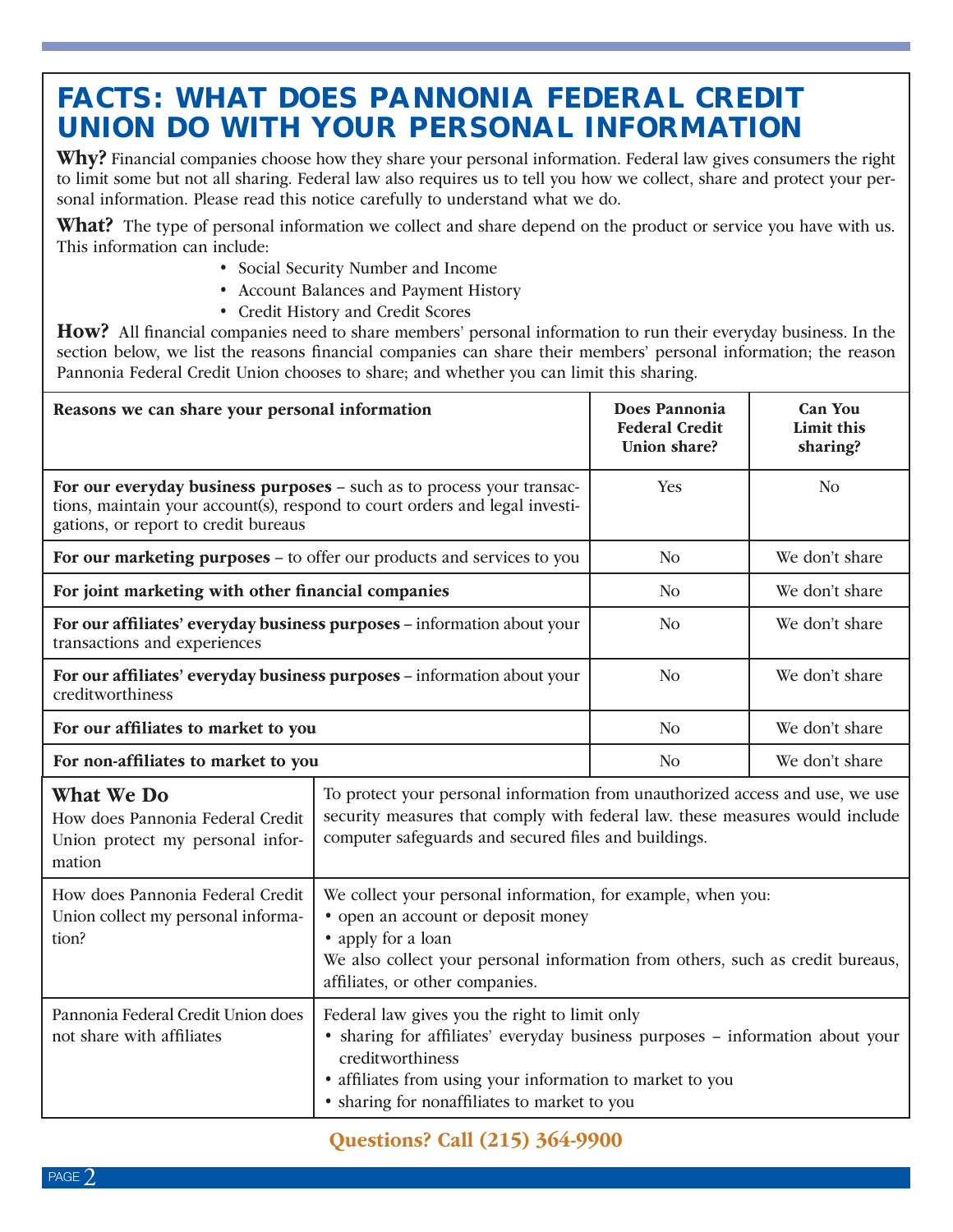## **Calendar of Events 2012**



The credit union will be closed on Friday, April 6, 2012 in observance of Passover



Sunday, May 13, 2012

Pannonia Federal Credit Union Annual Meeting Wednesday, May 16, 2012



The credit union will be closed on Monday, May 28, 2012 in observance of Memorial Day



Thursday, June 14, 2012



Sunday, June 17, 2012



Congratulations Class of 2012 !



Your Savings At The Credit Union Are Insured To At Least \$250,000

## **Happy 103rd Birthday to America's Credit Unions**

America's Credit Unions are celebrating their 103rd birthday this year, marking the chartering of St. Mary's Bank, the first Credit Union in the country.

Founded in late 1908 to provide the mill workers of Manchester, New Hampshire with a safe place to save and a fair place to borrow, the Credit Union was granted its charter in a special session of the New Hampshire legislature in 1909. Today, the Credit Union serves nearly 80,000 members; the site



of the original Credit Union is home to America's Credit Union Museum (www. acumuseum.org), open to visitors and available for meetings and conferences.

From humble beginnings, credit unions in the U.S. have grown and prospered. So as we raise a toast to celebrate our heritage, all credit unions look forward to continuing to help members improve their financial well-being, in good times and bad.

## **Planning to Move or Have a Name Change**

Are your records up to date with Pannonia Federal Credit Union? It is important that you keep all your Credit Union information accurate. That includes your address, phone number, and e-mail address. If you have recently moved, or are planning a move, please let us know. We want to make sure all communication and important notices from the credit union reach you on time. For your security, change of address requests must be made in writing and on the proper forms. Please contact Pannonia Federal Credit Union for more information.

| <b>Name</b><br>Print or Type -<br>Last Name, First<br>Name, Mid Initial |                                                    | New Area Code & Tel. No.<br>If Known |  |
|-------------------------------------------------------------------------|----------------------------------------------------|--------------------------------------|--|
| Old                                                                     | No. & Street, Apt., Suite,<br>P.O. Box or R.D. No. |                                      |  |
| <b>Address</b>                                                          | City, State & Zip                                  |                                      |  |
| <b>New</b>                                                              | No. & Street, Apt., Suite,<br>P.O. Box or R.D. No. |                                      |  |
| <b>Address</b>                                                          | City, State & Zip                                  |                                      |  |
| <b>Sign Here</b>                                                        |                                                    | Date New Address in Effect           |  |
|                                                                         |                                                    | Account $No(s)$ .                    |  |
|                                                                         |                                                    |                                      |  |



Success comes before work only in the dictionary!

П